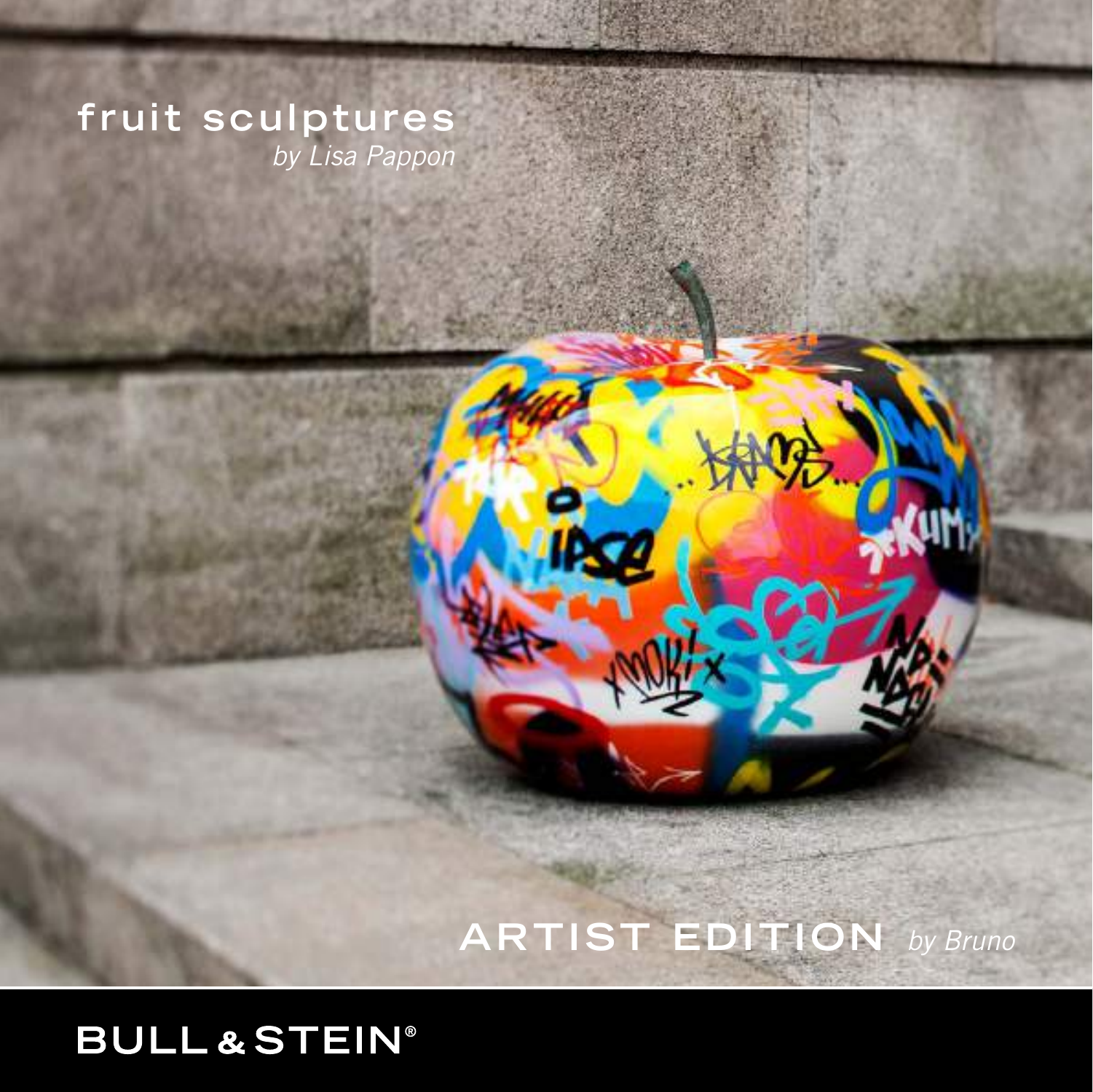

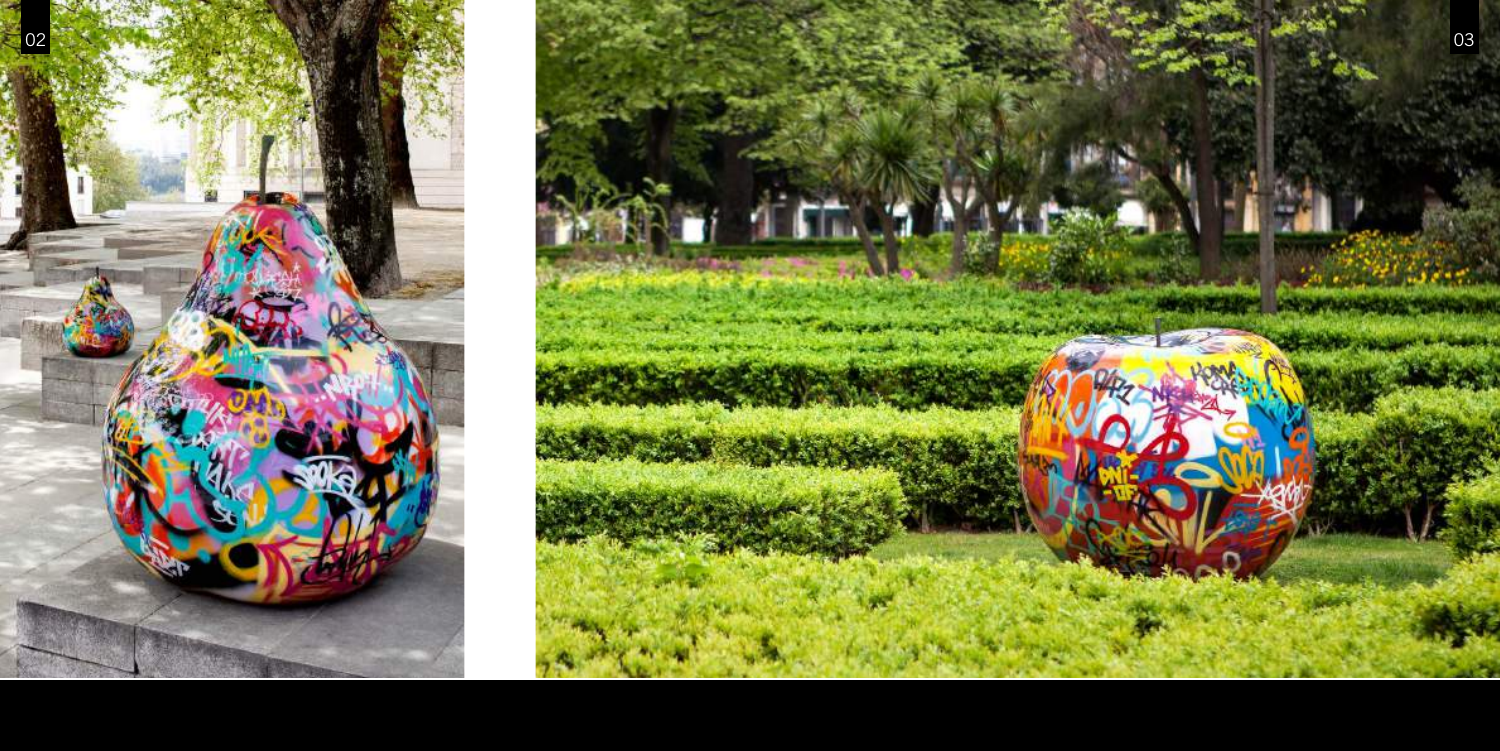#### Name:

Bruno Jorge Monteiro e Silva

#### Tell us about your work as a graffiti artist

As a Graffiti artist, I try not to be bound by any specific concept, paintings often arise from current events and end up transmitting certain values or socio-cultural message.

#### When did you decide you wanted to become one and how did you start?

After practicing a lot  $\overline{on}$  paper, my first graffiti was my name on an old sheet, only later I went to the walls and make more elaborate paintings.

Interest in graffiti came about around 2005 when I began to see graffiti trains as if they were a moving gallery.

#### What was the first thing you drew and where?

#### What is the message you want to portray?

Being Graffiti an art form without limits, I try to express this freedom from the game of colors, to the chosen images etc, mainly to let flow and the painting by itself to take a course.

#### How in your opinion is the art of graffiti become more appreciated?

The work that has been developed, is a mix of the styles of letters that I have practiced with influences of graffiti, tattoo, manual and arabic writing. In relation to the words used, they are positive words that influence the music, today and the street where Graffiti was born.

#### Tell us about your collaboration with Bull&Stein?

B&S wanted a different style of painting in his pieces, having shown an interest in my type of work. The goal was to bring the essence of urban graffiti into organic elements (fruits) in the B &  $\overline{S}$  collection. Market acceptance was immediate. We are very satisfied with the result!

#### The meaning behind the work, random or planned? Tell us more ...

Graffiti now also known as Street Art has developed a lot over time, it is nowadays an art form that is much needed in the decoration of cities, there are many events, basically everything that is urban is associated with Graffiti, the opportunities continue to appear now it is up to the artists elevate this art to another level.

#### The choice of colours?

The colors chosen are warm and vibrant colors that convey the explosion and impact of Graffiti.

#### What do you hope each piece will express when someone looks at in?

I like that my work is considered cool, something that can be enjoyed but with influences and roots in the street.

#### What are your plans this year?

The aim of this year is to continue to develop the piece in search of the perfect formula.







# **g ra f fi ti sculp tu re**

*OUTDOOR ARTIST EDITION by Bruno*



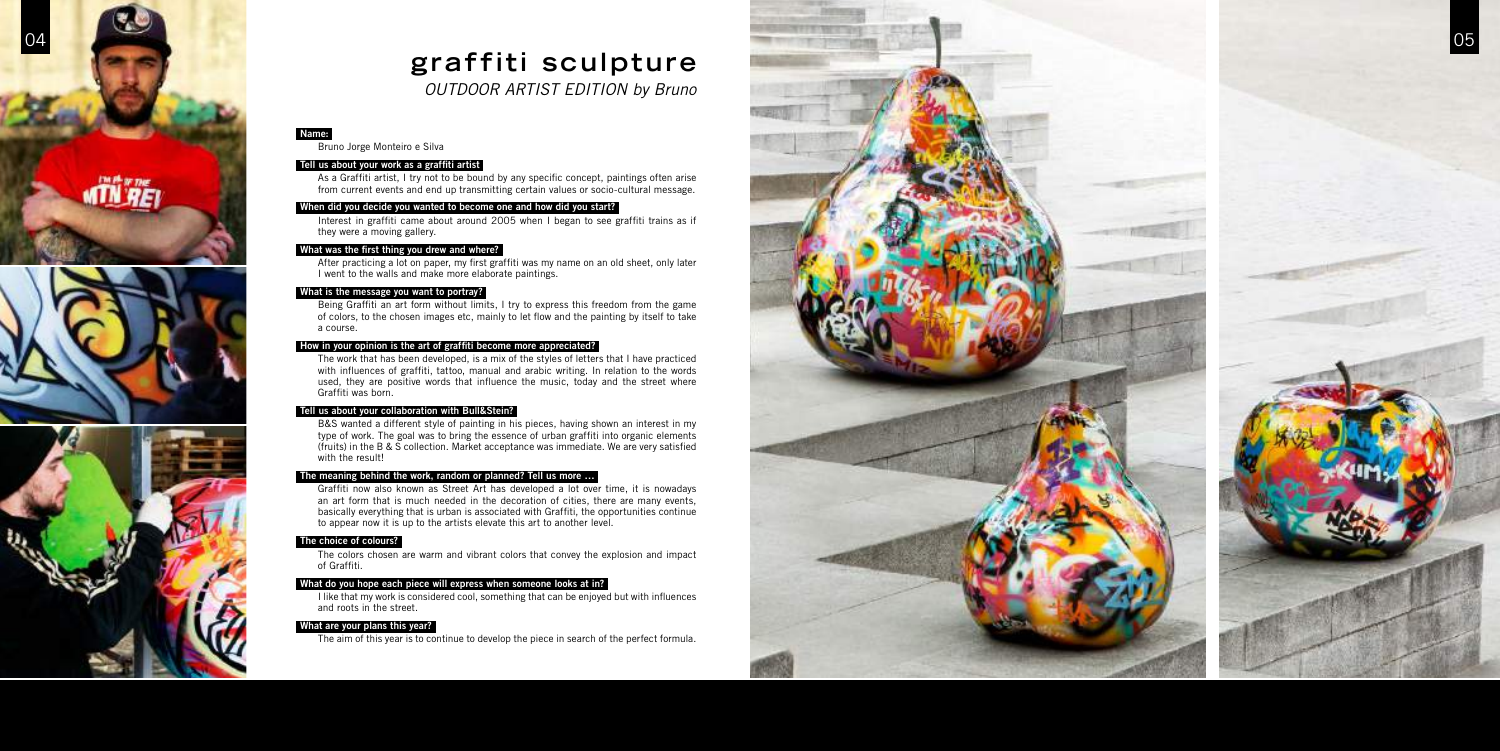